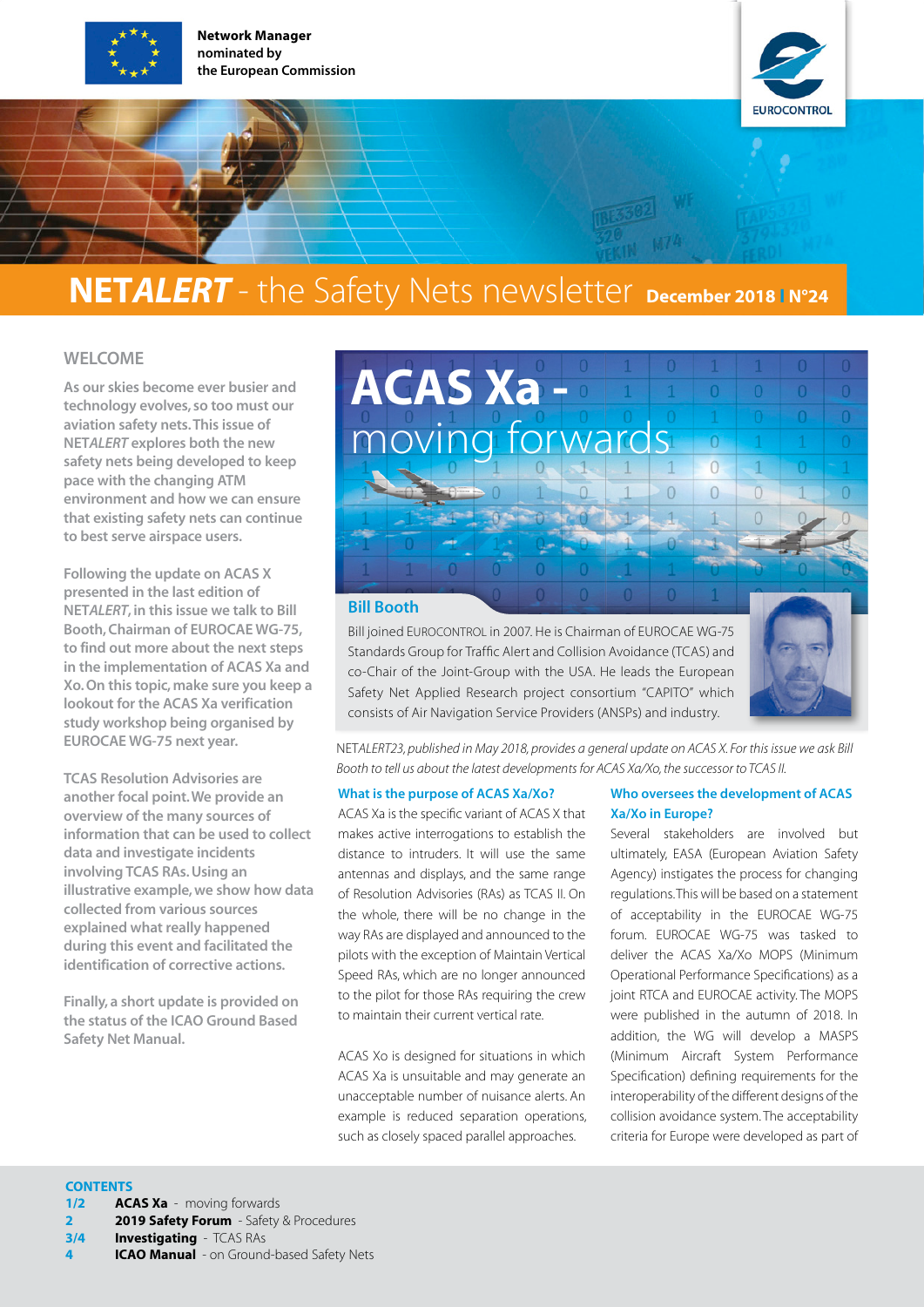ACAS Xa – moving forwards

continued

SESAR (Single European Sky ATM Research). The European Evaluation of ACAS Xa will be performed as an exercise in SESAR Project 11 (CAPITO), with the cooperation of all the project partners.

#### Are the results of preliminary verification and validation studies already available?

Results from US studies are available and are positive. They show that ACAS Xa detects and alerts pilots more accurately and reliably than TCAS II. For verification in Europe, a similar study focusing on operations in European airspace will be delivered to EUROCAE WG-75 and published in early 2019. The workshop to assess the results of this verification study is currently being organised, with the exact date to be released shortly.

#### What work is being undertaken to integrate ACAS X into ICAO regulations?

The timely availability of the ACAS Xa/Xo MOPS allows for the material to be integrated in the next update to ICAO Annex 10 and ICAO Manual. The current Manual specifically refers to aspects only relevant to TCAS but now, both TCAS and ACAS Xa/Xo systems will be addressed. The ICAO ACSG (Airborne Collision Sub Group) group has already started to work on this.

#### What are the next steps for EUROCAE WG-75?

The Collision Avoidance System Interoperability

MASPS being developed by the group are in the pre-Final Review and Comment (FRAC) phase and will be followed by a formal FRAC process. The aim is to publish in mid 2019.

The focus then moves to ACAS Xu. This system is designed for collision avoidance of Remotely Piloted Aircraft Systems (RPAS). The EUROCAE WG-75 ACAS Xu sub-group discusses developments, European analysis and modelling performed in the context of SESAR Project 11 (CAPITO). The sub-group plans to participate in joint activities with RTCA SC-147 (TCAS), RTCA SC-228 (MOPS for Unmanned Aircraft Systems) and EUROCAE WG-105 (Unmanned Aircraft Systems) to further ACAS Xu developments.

#### Coming soon

EUROCAE WG-75 will be organising a workshop on ACAS X in the first half of 2019. The aim of this event will be to assess the results of the verification study of ACAS Xa in European skies. Operational expertise will provide a key input to such assessments. Attendance from a diverse range of Air Navigation Service Providers, aircraft operators and professional associations is therefore warmly welcomed and actively encouraged.

The 'save-the-date', including date and location, will be announced by EUROCONTROL in due course.

### 2019 Safety Forum - Safety & Procedures





You are cordially invited to join fellow aviation professionals at the 7th Annual Safety Forum which takes place at EUROCONTROL's headquarters in Brussels on the 4-5 June 2019. This year's event will be dedicated to Safety & Procedures.

Over 250 front line professionals and those who train and manage them will be able to hear presentations and discuss the Safety Forum's findings on Safety & Procedures. The Forum will exchange industry best practice that can promote and improve the creation and application of safe procedures. During breakout sessions attendees will brainstorm ideas that can further improve the procedure creation and application process.

The organising committee is currently inviting submissions from speakers willing to present on the following topics (although original suggestions are also welcome):

- **From drawing board to published regulation** How are procedures created and implemented? How is the need for procedures identified?
- **Procedural shortcomings** Which situations cannot be covered by procedures? Which hazards and risks cannot be captured in safety assessments? How do you recover from inadequate procedures?
- **Technology and science** How can application of scientific methods help to create procedures? How can we monitor effectiveness of procedures?

The closing date for submissions is Thursday 31 January 2019. Further information can be found at https://www.skybrary.aero/index.php/Portal:Safety\_and\_Procedures.

If you are unable to present but would still like to attend the 2019 Safety Forum, we would encourage you to do so. Attendance at the Safety Forum is free of charge and you will benefit from detailed, tailored safety knowledge and intelligence. Please monitor the Forum's SKYbrary page for registration details and the agenda.

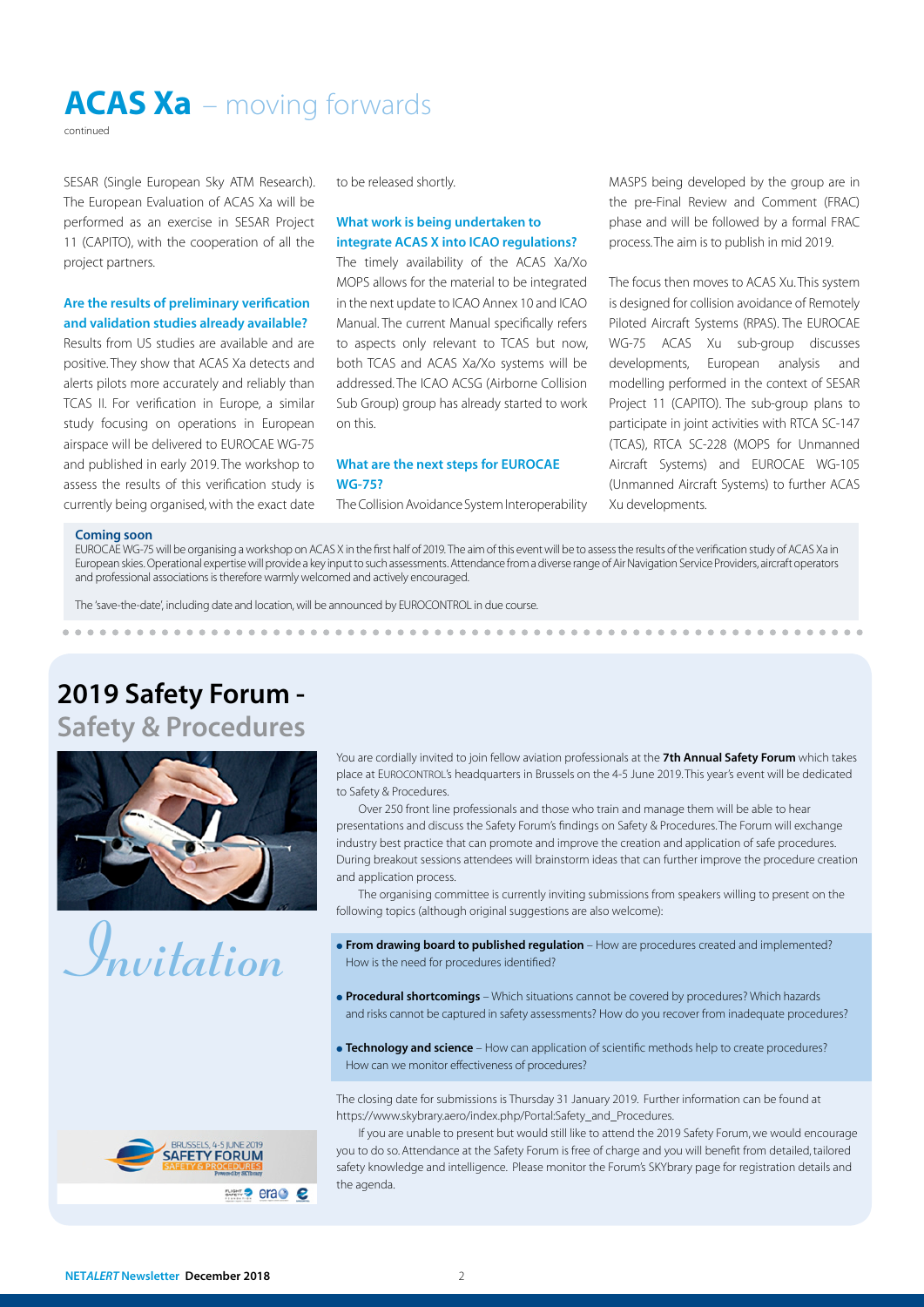# **Investigating** – TCAS RAs

*Investigating TCAS RA occurrences can help us understand the contributing factors and opportunities for safety improvements. However, to get an accurate picture of what happened and why, it's important to gather information from the full range of available sources, or risk being left with more questions than answers!* 

The number of TCAS Resolution Advisories (RAs), as shown in the EUROCONTROL Annual Safety Report (2017), has remained more or less constant over the last few years. RAs are rare, but when they occur, they evolve quickly and can take pilots and Air Traffic Controllers (ATCOs) by surprise. Air crews are trained for these situations but responding to TCAS RAs remains stressful. This may affect the pilots' precise recollection of the events when completing their report of the incident, usually several hours later. Although pilot and ATCO reports are important in the investigation process, several sources of evidence should be considered to ensure the most accurate results of the investigation.

On the ground, most of the data can usually



be obtained from Mode S radars. Not only do they provide information of aircraft position and altitude, they also record RA messages downlinked from an aircraft's transponder. The RA messages contain information about the type of RA as well as the identity or position of the threat aircraft. The Mode S data however, will be recorded every 4-5 seconds (corresponding to the radar antenna rotation cycle); therefore, the exact timing of the RA will be unknown. If available, WAM (Wide Area Multilateration) recordings should be used as their update cycles are more frequent.

In the absence of Mode S recordings, any radar data can be used providing it contains position and altitude information. The radar data will be then used to recreate and simulate TCAS RAs using dedicated software<sup>1</sup>.

The ground recordings are best supplemented by airborne data coming from TCAS or Flight Data Recorders (FDR). However, Air Navigation Service Providers (ANSPs) would need to liaise with the airlines involved in the incident to acquire this data. The FDR can be used to validate the position of the aircraft recorded by ground surveillance sensors and cross check the ground recorded or recreated RAs.

Once an investigation is complete, the findings should be acted upon to help



<sup>1</sup>Currently, EUROCONTROL is using the InCAS tool for recreating and simulating RAs for investigations and research. As InCAS is no longer upgradable, its successor CAVEAT (Collision Avoidance Evaluation and Assessment Tool) is being developed and expected to be released in 2020.